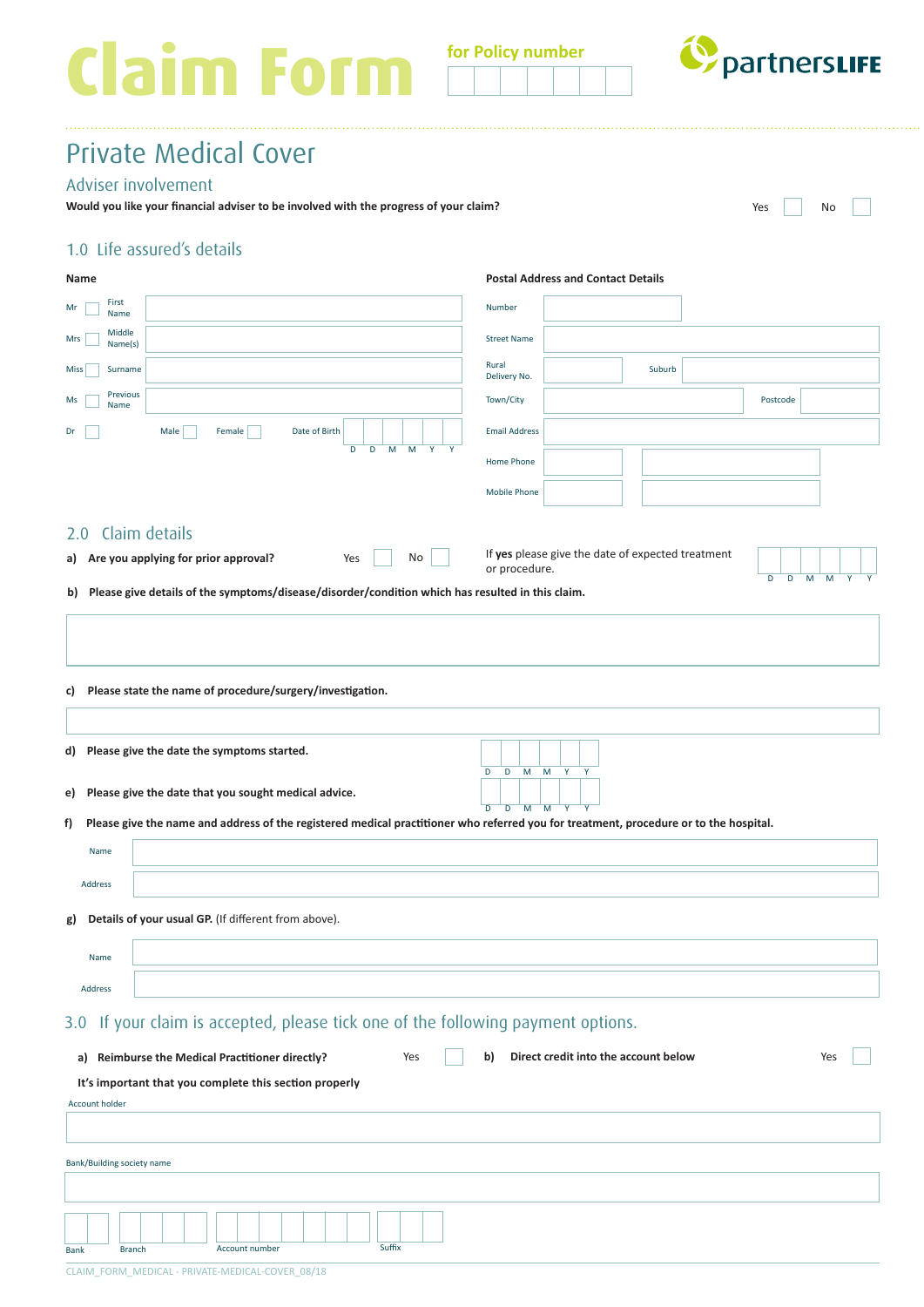# \* **Please read and sign this declaration**

#### . . . . . . . . . . . . . . . . .

This application collects personal information about you and any life assured for whom you are claiming under your policy. The intended recipient of this information is Partners Life Limited ("the Company").

Failure to provide this information may result in your claim being declined or unable to be assessed. You and any life assured have the right to request access to and correction of your respective personal information at any time by contacting Partners Life on 0800 14 54 33.

#### **Declaration**

I am the policy owner and hereby claim the benefit amount payable on the basis of the statements and information provided by the life assured in this claim form which I believe to be accurate and complete in every respect.

As part of a medical insurance claim with the company, I, the life assured, consent and give authority to the company to seek from, and for all and any of the following, their officers and employees, to disclose to the company, its advisers, reinsurers and to any legal tribunal before which any question concerning the insurance may arise, any medical, financial or other personal information affecting such insurance which they may hold in respect of me:

- Registered medical practitioners and specialists
- **Dentists**
- Counsellors, psychologists and therapists
- Government departments, agencies, organisations and enterprises
- Hospitals (whether public or private)
- Accident Compensation Corporation
- Insurers (whether public or private)
- Credit rating and collection agencies
- Employers (whether current or not)

I agree that a photocopy, facsimile or scan of this authority will be valid as an original.

#### **Privacy Act requirements**

- This claim form and any supplementary material which may be required in connection with this claim is a collection of personal information.
- This information will be used to: assess and administer this claim; service and administer the policy; maintain relevant statistical records; and provide you with information about other products and services offered by Partners Life Limited.
- You are required to provide the medical information which has been requested so as to comply with your common law duty to disclose all matters material to the insurance.
- The information will be held by Partners Life Limited at the address on this form.
- Under the Privacy Act 1993 you have the rights of access to, and correction of, any information provided.

I hereby declare that the statements in this form are true and correct in every respect and that I have not abstained from engaging in or attending to any profession, business or occupation either totally or partially longer than absolutely necessary as a result of injury or sickness. I will provide Partners Life Limited such further evidence of my claim as may reasonably be required. If any answer is not in my handwriting, I declare that it has been written down at my dictation.

| Name/company name of first policy owner                          |   |   |  |       |                 |   | Name/company name of second policy owner |                       |                                                                 |        |          |   |   |           |                 |  |
|------------------------------------------------------------------|---|---|--|-------|-----------------|---|------------------------------------------|-----------------------|-----------------------------------------------------------------|--------|----------|---|---|-----------|-----------------|--|
| Signature/authorised signature of first policy owner             |   |   |  |       |                 |   |                                          |                       | Signature/authorised signature of second policy owner           |        |          |   |   |           |                 |  |
| Date                                                             | D | D |  |       | $M$ $M$ $Y$ $Y$ |   |                                          |                       |                                                                 |        | Date     | D | D |           | $M$ $M$ $Y$ $Y$ |  |
| Name of life assured                                             |   |   |  |       |                 |   |                                          |                       | 5.0 Policy owner(s) details                                     |        |          |   |   |           |                 |  |
| Signature of life assured                                        |   |   |  |       |                 |   | a)                                       |                       | Has your postal address changed?                                |        | Yes      |   |   | <b>No</b> |                 |  |
| Date                                                             | D | D |  |       | M M Y           | Y |                                          |                       | b) If yes, do you want Partners Life to<br>update your records? |        | Yes      |   |   | <b>No</b> |                 |  |
|                                                                  |   |   |  |       |                 |   | c)                                       |                       | If yes, if provide your new postal address                      |        |          |   |   |           |                 |  |
| Parent or guardian if life to be assured is under the age of 16. |   |   |  |       |                 |   |                                          | Number                |                                                                 |        |          |   |   |           |                 |  |
| Name of parent or guardian                                       |   |   |  |       |                 |   |                                          | <b>Street Name</b>    |                                                                 |        |          |   |   |           |                 |  |
| Signature of parent or guardian                                  |   |   |  |       |                 |   |                                          | Rural<br>Delivery No. |                                                                 | Suburb |          |   |   |           |                 |  |
|                                                                  |   |   |  |       |                 |   |                                          | Town/City             |                                                                 |        | Postcode |   |   |           |                 |  |
| Date                                                             |   |   |  |       |                 |   |                                          |                       |                                                                 |        |          |   |   |           |                 |  |
|                                                                  | D | D |  | M M Y |                 | Y |                                          |                       |                                                                 |        |          |   |   |           |                 |  |